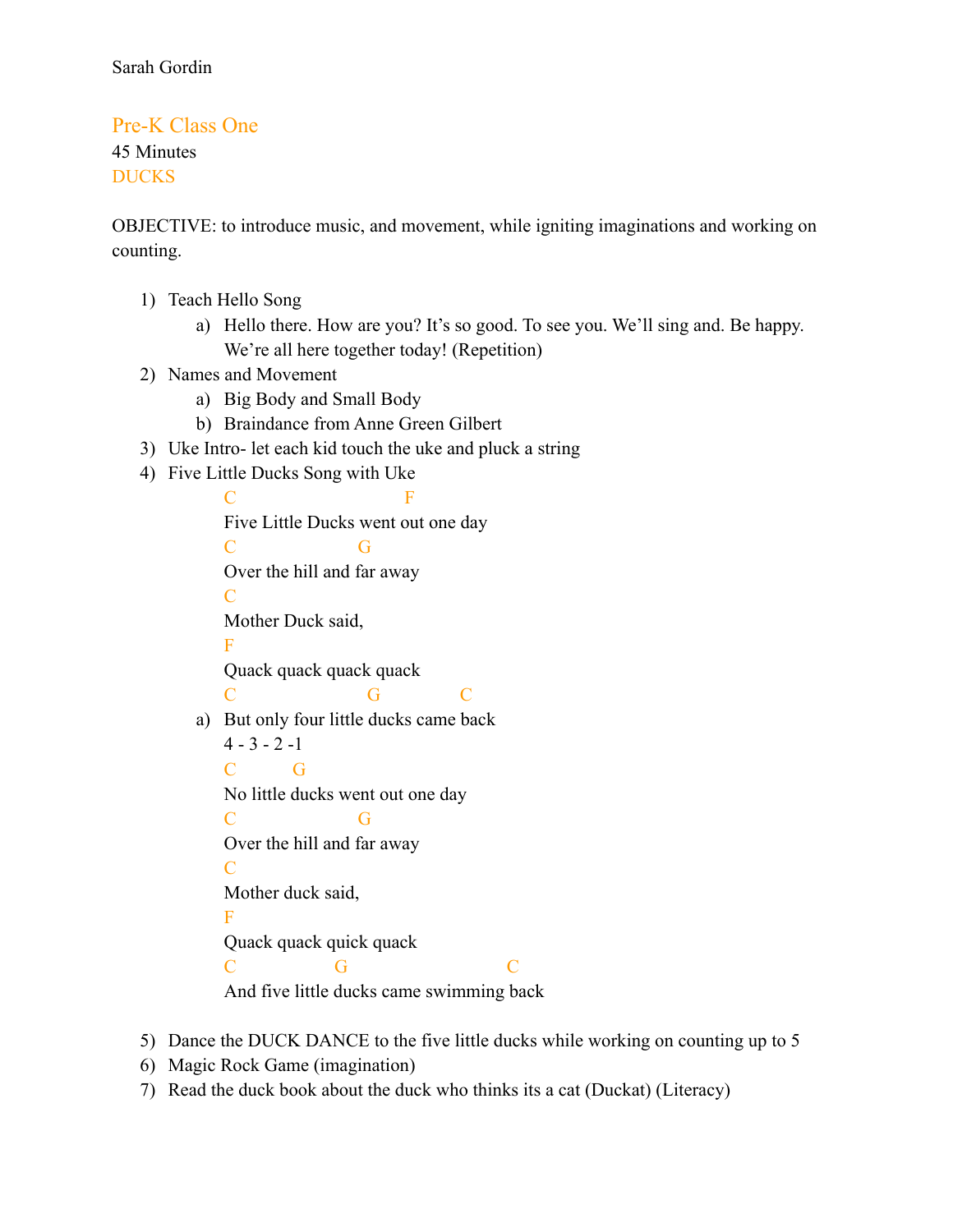- a) Act out the book along the way
- 8) Review the songs again!
- 9) Goodbye Song

Goodbye goodbye and touch the sky. I'll see you all again, real soon. Goodbye, goodbye, and touch the sky. Wave and wave, and clap, clap, clap. Goodbye goodbye and touch the sky. I'll see you all again, real soon.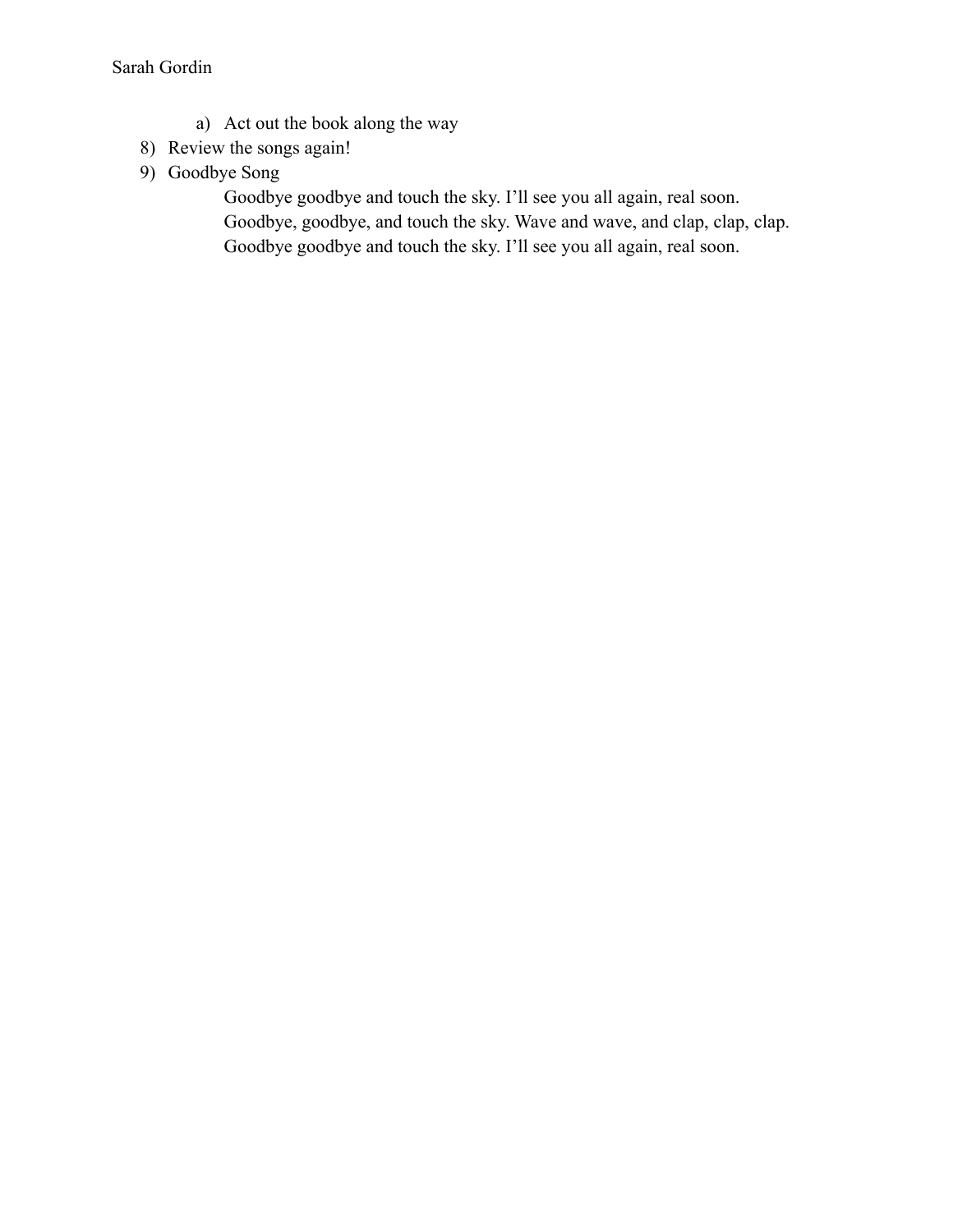## Pre-K **FROGS** 45 Minutes

OBJECTIVE: To introduce braindance and to become frogs through imaginative play and working on the life cycle of a frog.

- 1) Teach Hello Song
	- a) Hello there. (repeat) How are you? (repeat) It's so good to see you (repeat). We'll sing and (repeat) be happy (repeat) We're all here together today (repeat)
- 2) Names
- 3) BrainDance
- 4) Magic Rock
- 5) Introduce frog puppet
- 6) Little Green Frog Song with Frog Puppet and Frog Dance! Mmm-mmm, went the little green frog one day

Mmm-mmm, went the little green frog

Mmm-mmm, went the little green frog one day

And they all went mmm, mmm, ahhh

We all know frogs go la-di-da-di-da

La-di-da-di-da. La-di-da-di-da

We all know frogs go la-di-da-di-da

They don't go mmm, mmm, ahh

Mmm-mmm, went the little green frog one day

Mmm-mmm, went the little green frog

Mmm-mmm, went the little green frog one day

And they all went mmm, mmm, ahhh

We all know frogs go la-di-da-di-da

La-di-da-di-da. La-di-da-di-da

We all know frogs go la-di-da-di-da

They don't go mmm, mmm, ahh